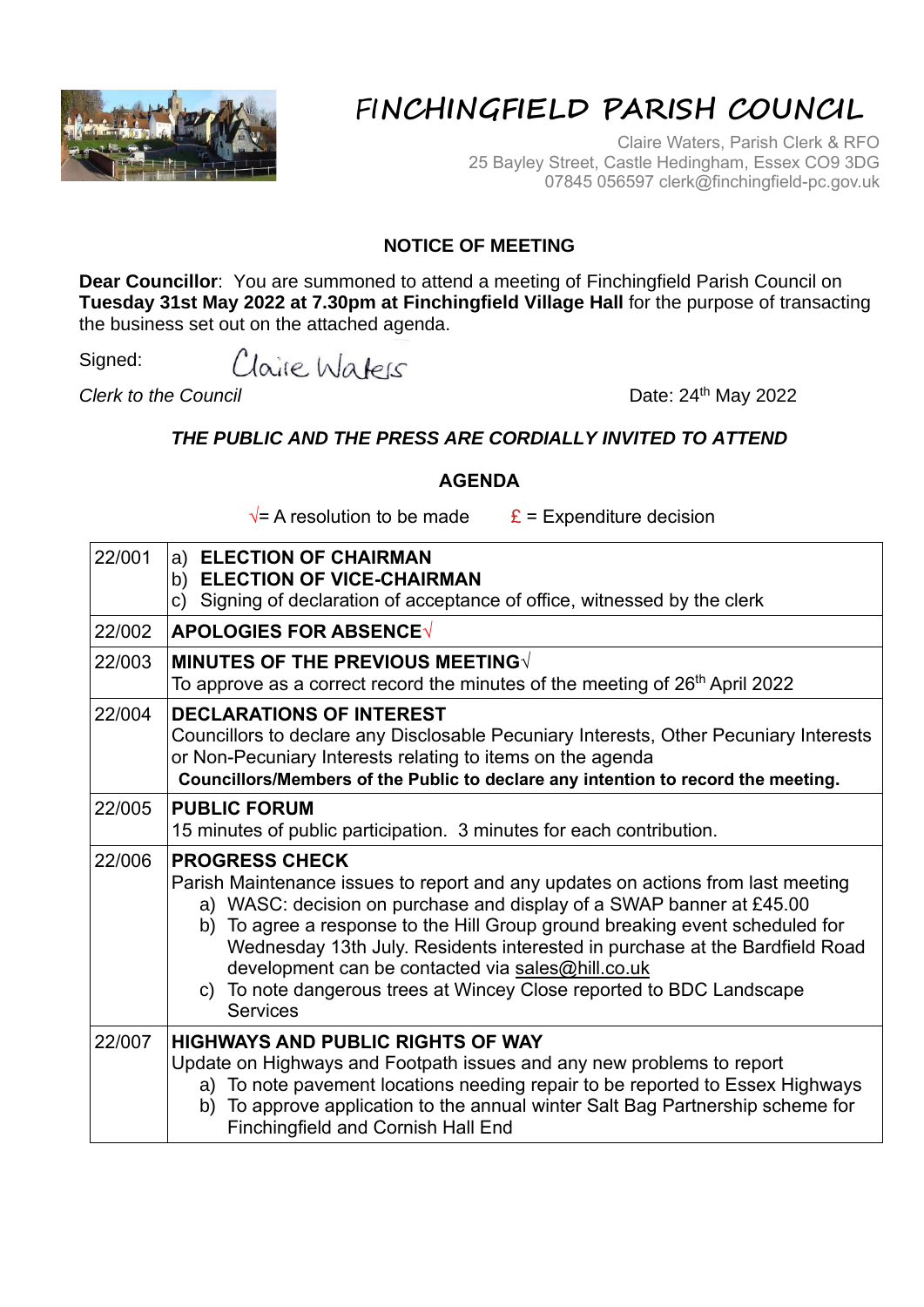| 22/008 | <b>HIGHWAYS: PARKING &amp; VEHICLE NOISE WORKING PARTY</b>                                                                                                                                                                                                                                                                                                                                                                                                                             |  |  |  |  |
|--------|----------------------------------------------------------------------------------------------------------------------------------------------------------------------------------------------------------------------------------------------------------------------------------------------------------------------------------------------------------------------------------------------------------------------------------------------------------------------------------------|--|--|--|--|
|        | a) To approve draft Terms of Reference for a new working party.<br>b) To approve a written request to James Cleverly MP for Finchingfield inclusion<br>in new noise camera trial which is being launched nationally<br>c) To approve LHP requests for additional yellow lines previously missed at Duck<br>End junction and Bridge House<br>d) To approve a funding application for cycle parking corrals. Consideration of<br>suitable locations in the village for them to be sited. |  |  |  |  |
| 22/009 | <b>DISTRICT &amp; COUNTY COUNCILLORS REPORTS</b>                                                                                                                                                                                                                                                                                                                                                                                                                                       |  |  |  |  |
| 22/010 | PLANNING: Applications received√<br>22/01276/HH Erection of two-storey side/rear extension and single-storey rear<br>extension. Erection of single-storey side extension to form integral garage<br>New Place Bardfield Road CM7 4LS<br>Comment due 14th June<br>22/01298/HH Pergola and chimney within rear garden                                                                                                                                                                    |  |  |  |  |
|        | <b>Brook House Duck End CM7 4NE</b><br>Comment due 14th June                                                                                                                                                                                                                                                                                                                                                                                                                           |  |  |  |  |
|        | <b>PLANNING: Appeals in progress</b><br>22/00032/REF Change of use of existing domestic outbuilding to 1No. self-contained<br>1-bedroom dwelling and associated development<br>Old Farmhouse Petches Bridge CM7 4QN<br>Comment due 11th June                                                                                                                                                                                                                                           |  |  |  |  |
|        | 22/00028/REF Outline planning application with all matters reserved for the erection<br>of a two-bedroom bungalow<br>Comment due 12th June<br>Land East Of Lovely Cottage Toppesfield Road CM7 4NZ                                                                                                                                                                                                                                                                                     |  |  |  |  |
|        | <b>PLANNING: Applications determined</b><br>22/00714/FUL Change of use and extension of existing barns to form 1No. three<br>bedroom dwelling and associated amenity<br>Mandalay Farm Pump Lane Walthams Cross CM7 4QP<br><b>Application GRANTED</b>                                                                                                                                                                                                                                   |  |  |  |  |
|        | 22/00898/TPOCON Notice of intent to carry out works to tree in a Conservation Area<br>- Remove Eucalyptus tree<br>Lily Guns Cottage Bardfield Road CM7 4LS<br><b>Application GRANTED</b>                                                                                                                                                                                                                                                                                               |  |  |  |  |
|        | 22/00666/LBC & 22/00660/HH Erection of secondary gates, associated piers, fencing<br>and ancillary works<br>Spains Hall Spains Hall Road CM7 4PF<br><b>Application GRANTED</b>                                                                                                                                                                                                                                                                                                         |  |  |  |  |
|        | 22/00636/COUPA Prior approval for the change of use of agricultural building to a<br>dwellinghouse (Class C3), and for associated operational development - Change of<br>use to 5no. residential dwellings<br><b>Cottons Farm Sculpins Lane CM7 4AY</b><br>Planning permission required                                                                                                                                                                                                |  |  |  |  |
|        | 22/00562/TPO   Notice of intent to carry out works to tree protected by Tree<br>Preservation Order 2/78 - Horse Chestnut.<br>St John The Baptist Church CM7 4NW<br>Part GRANTED, Part REFUSED                                                                                                                                                                                                                                                                                          |  |  |  |  |